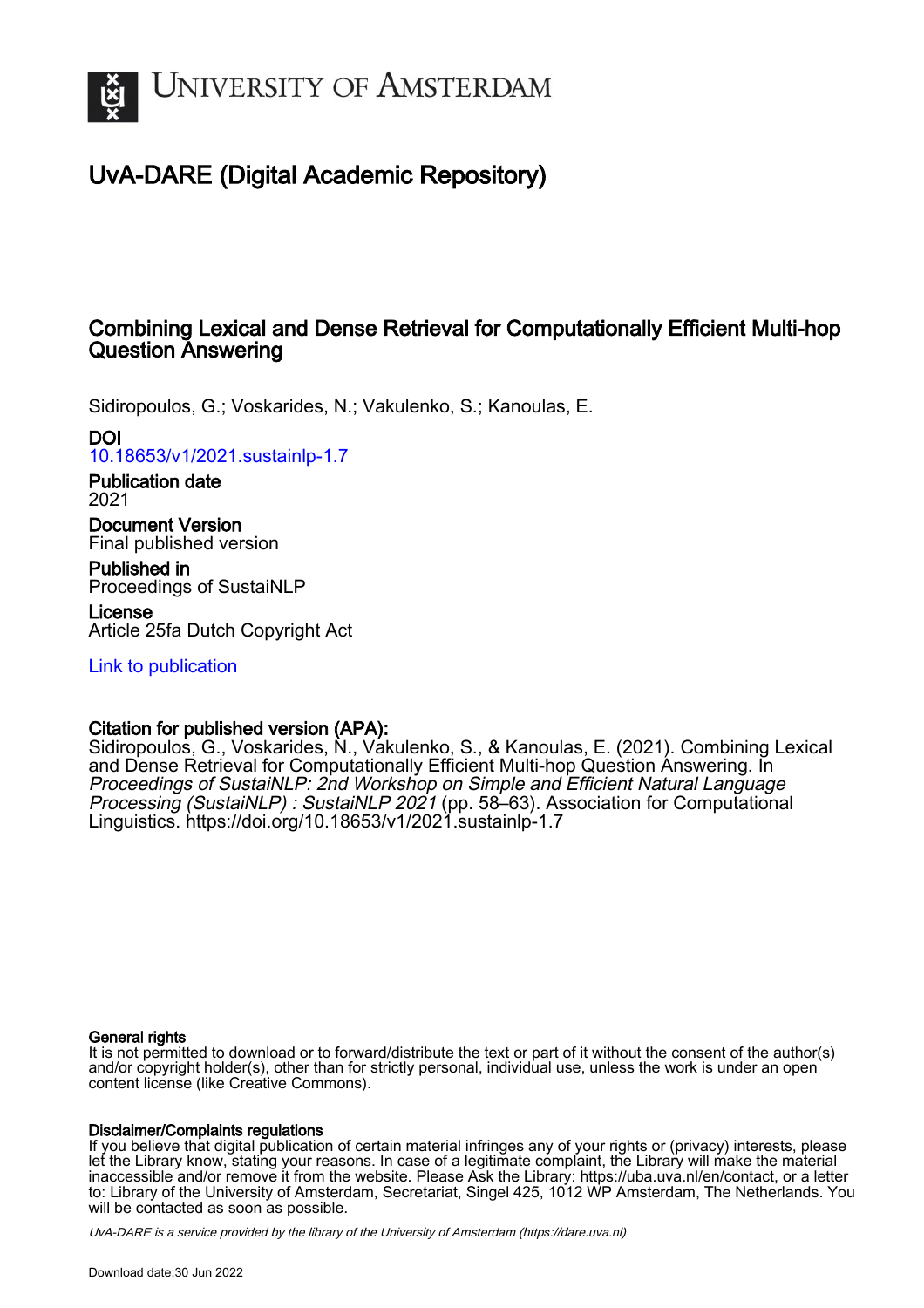## Combining Lexical and Dense Retrieval for Computationally Efficient Multi-hop Question Answering

Georgios Sidiropoulos<sup>1</sup>, Nikos Voskarides<sup>2</sup>\*, Svitlana Vakulenko<sup>1</sup>, Evangelos Kanoulas<sup>1</sup>

<sup>1</sup> University of Amsterdam, Amsterdam, The Netherlands

<sup>2</sup> Amazon, Barcelona, Spain

g.sidiropoulos@uva.nl, nvvoskar@amazon.com, s.vakulenko@uva.nl,

e.kanoulas@uva.nl

#### Abstract

In simple open-domain question answering (QA), dense retrieval has become one of the standard approaches for retrieving the relevant passages to infer an answer. Recently, dense retrieval also achieved state-of-the-art results in multi-hop QA, where aggregating information from multiple pieces of information and reasoning over them is required. Despite their success, dense retrieval methods are computationally intensive, requiring multiple GPUs to train. In this work, we introduce a hybrid (lexical and dense) retrieval approach that is highly competitive with the state-of-the-art dense retrieval models, while requiring substantially less computational resources. Additionally, we provide an in-depth evaluation of dense retrieval methods on limited computational resource settings, something that is missing from the current literature.

## 1 Introduction

Multi-hop QA requires retrieval and reasoning over multiple pieces of information [\(Yang et al.,](#page-6-0) [2018\)](#page-6-0). For instance, consider the multi-hop question: "Where is the multinational company founded by Robert Smith headquartered?". To answer this question we first need to retrieve the passage about Robert Smith in order to find the name of the company he founded (General Mills), and subsequently retrieve the passage about General Mills, which contains the answer the question (Golden Valley, Minnesota). Even though multi-hop QA requires multiple retrieval hops, it is fundamentally different from session search [\(Yang et al.,](#page-6-1) [2015;](#page-6-1) [Levine](#page-6-2) [et al.,](#page-6-2) [2017\)](#page-6-2) and conversational search [\(Dalton](#page-6-3) [et al.,](#page-6-3) [2019;](#page-6-3) [Voskarides et al.,](#page-6-4) [2020;](#page-6-4) [Vakulenko](#page-6-5) [et al.,](#page-6-5) [2021\)](#page-6-5), since in multi-hop QA the information need of the user is expressed in a single question, thus not requiring multiple turns of interaction.

QA systems typically consist of (i) a retriever that identifies the passage/document in the underlying collection that contains the answer to the user's question, and (ii) a reader that extracts or generates the answer from the identified passage [\(Chen et al.,](#page-6-6) [2017\)](#page-6-6). Given that often the answer cannot be found in the top-ranked passage, inference follows a standard beam-search procedure, where top-k passages are retrieved and the reader scores are computed for all k passages [\(Lee et al.,](#page-6-7) [2019\)](#page-6-7). However, readers are very sensitive to noise in the top- $k$  passages, thus making the performance of the retriever critical for the performance of QA systems [\(Yang et al.,](#page-6-8) [2019\)](#page-6-8). This is further amplified in multi-hop QA, where multiple retrieval hops are performed; potential retrieval errors get propagated across hops and thus severely harm QA performance.

The majority of current approaches to multihop QA use either traditional IR methods (TF-IDF, BM25) [\(Qi et al.,](#page-6-9) [2019\)](#page-6-9) or graph-based methods for the retriever [\(Nie et al.,](#page-6-10) [2019;](#page-6-10) [Asai et al.,](#page-6-11) [2020\)](#page-6-11). However, those approaches have serious limitations. The former approaches require high lexical overlap between questions and relevant passages, while the latter rely on an interlinked underlying corpus, which is not always the case. Recently, [Xiong et al.](#page-6-12) [\(2021\)](#page-6-12) introduced a dense multi-hop passage retrieval model that constructs a new query representation based on the question and previously retrieved passages and subsequently uses the new representation to retrieve the next set of relevant passages. This model achieved state-of-the-art results while not relying on an interlinked underlying corpus.

Even though dense retrieval models achieve state-of-the-art results on multi-hop QA, they are computationally intensive, requiring multiple GPUs to train. Existing work only reports results for the cases where such resources are available; therefore providing no answer on how feasible is to train such models on a low resource setting. In this

<sup>∗</sup> Research conducted when the author was at the University of Amsterdam.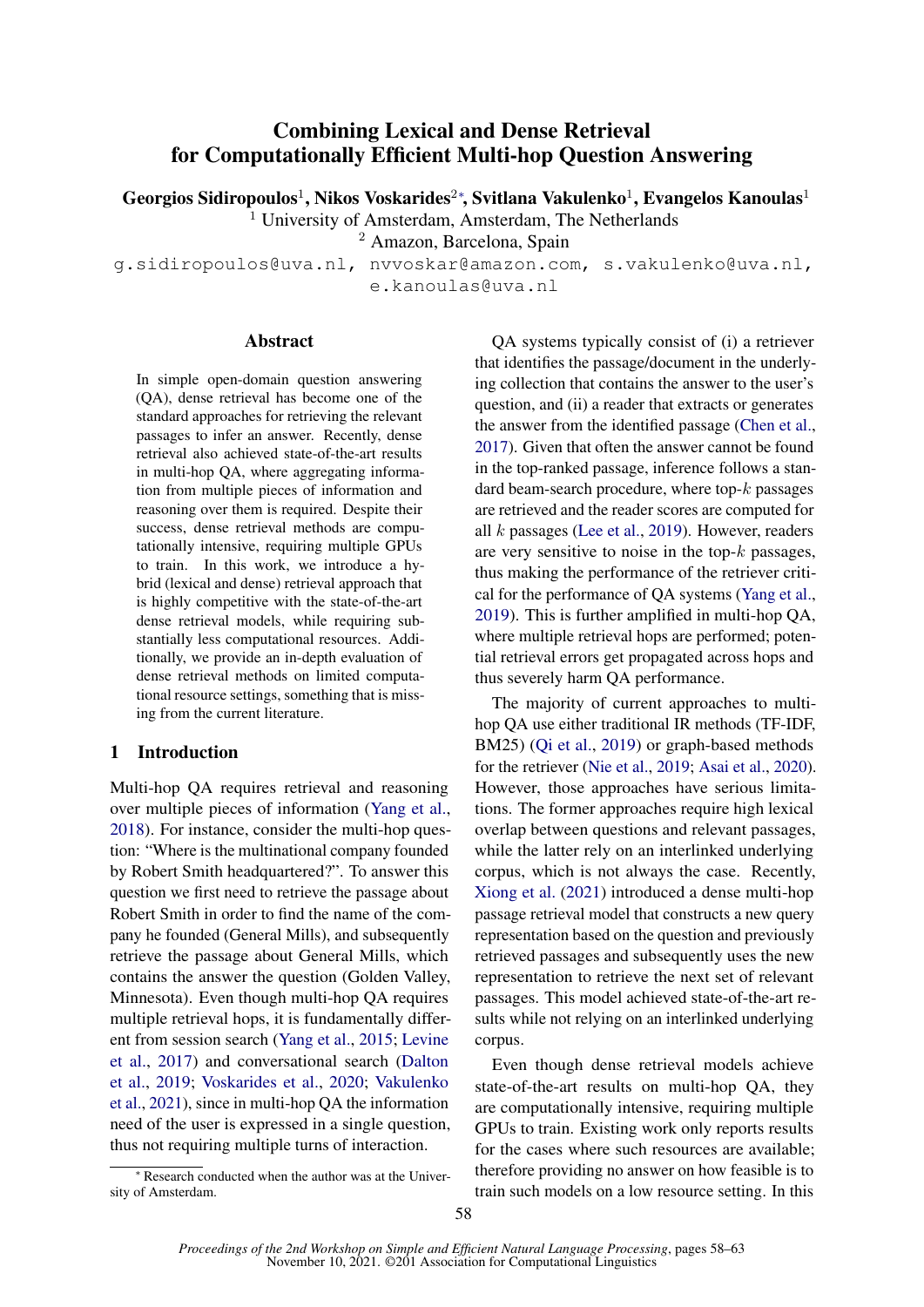paper, we focus on developing an efficient retriever for multi-hop QA that can be trained effectively in a low computational resource setting. We aim to answer the following research questions:

- RQ1 How does the performance of dense retrieval compare to lexical and hybrid approaches?
- RQ2 How does the performance degrade in the low computational resource settings?

Our main contributions are the following: (i) we propose a hybrid (lexical and dense) retrieval model which is competitive against its fully dense competitors while requiring eight times less computational power and (ii) we perform a thorough analysis on the performance of dense passage retrieval models on the task of multi-hop  $QA<sup>1</sup>$  $QA<sup>1</sup>$  $QA<sup>1</sup>$ .

## 2 Task Description

Let  $p \in \mathcal{C}$  denote a passage within a passage collection  $C$ , and q a multi-hop question. Given q and  $C$  the task is to retrieve a set of relevant passages  $\mathcal{P} = \{p_1, p_2, \ldots, p_n\}$ , where  $p_i \in \mathcal{C}$ . In the multi-hop scenario we consider here, not all relevant passages can be retrieved using the input question  $q$  alone. This is due to the fact that there is a low lexical overlap or semantic relationship between question  $q$  and one or more of the relevant passages in  $P$ . In this case, information from one of the relevant passages  $p_i$  is needed to retrieve another relevant passage  $p_i$ , where  $p_i$  may be lexically/semantically different from question q.

## 3 Experimental Setup

In this section, we describe the dataset used in our experiments, the metrics we use to answer our research questions and the models we compare against.

### 3.1 Dataset

For our experiments, we focus on the HotpotQA dataset and particularly the full-wiki setting [\(Yang](#page-6-0) [et al.,](#page-6-0) [2018\)](#page-6-0). HotpotQA is a large-scale 2-hop QA dataset where the answers to questions must be found in the context of the entire Wikipedia. Questions in HotpotQA fall into one of the following categories: bridge or comparison. In *bridge* questions, the bridge entity that connects the two relevant passages is missing; e.g., 'When did the show

that Skeet Ulrich is currently starring in premiere?", where the bridge entity "Riverdale (2017 TV series)" is missing. In *comparison* questions the main two entities (of the two relevant passages) are both mentioned and compared; e.g., "Which has smaller flowers, Campsis or Kalmiopsis?".

## 3.2 Metrics

Following previous work [\(Yang et al.,](#page-6-0) [2018;](#page-6-0) [Xiong](#page-6-12) [et al.,](#page-6-12) [2021\)](#page-6-12), we report passage Exact Match (EM) to measure the overall retrieval performance. Exact Match is a metric that evaluates whether both of the ground-truth passages for each question are included in the retrieved passages (then EM=1 otherwise EM=0). Note that metrics such as EM and F1 w.r.t question's answer (Ans) and supporting facts on sentence-level (Sup) do not fit in our experimental setup since we focus on the retrieval part of the pipeline and not on the reading.

#### <span id="page-2-2"></span>3.3 Models

In this section, we describe the models we experiment with.

#### <span id="page-2-1"></span>3.3.1 Single-hop models

Given a question, single-hop models retrieve a ranked list of passages. Thus, they are not aware of the multi-hop nature of the task.

BM25 is a standard lexical retrieval model. We use the default Anserini parameters [\(Yang et al.,](#page-6-13) [2017\)](#page-6-13).

Rerank is a standard two-stage retrieval model that first retrieves passages with BM25 and then uses BERT to rerank the top-k passages [\(Nogueira](#page-6-14) [and Cho,](#page-6-14) [2019\)](#page-6-14). The BERT (base) classifier was trained with a point-wise loss [\(Nogueira and Cho,](#page-6-14) [2019\)](#page-6-14). It was fine-tuned on the train split of HotpotQA for 2 epochs. Training took 5 hours with batch size of 8 using a single 12GB GPU. We experimented with  $k=100$  and  $k=1000$ , and found that k=100 results in a better reranking performance at the top positions.

DPR is a dense passage retrieval model for simple questions [\(Karpukhin et al.,](#page-6-15) [2020\)](#page-6-15). Given a question q, a relevant passage  $p^+$  and a set of irrelevant passages  $\{p_1^-, p_2^-, \ldots, p_m^-\}$ , the model learns to rank  $p^+$  higher via the optimization of the negative log likelihood of the relevant passage. To train DPR on HotpotQA, a multi-hop QA dataset, we follow the procedure described in [\(Xiong et al.,](#page-6-12) [2021\)](#page-6-12). This model was trained for 25 epochs ( $\sim$  2 days)

<span id="page-2-0"></span><sup>1</sup>Our trained models and data are available at [https://github.com/GSidiropoulos/hybrid\\_](https://github.com/GSidiropoulos/hybrid_retrieval_for_efficient_qa) [retrieval\\_for\\_efficient\\_qa](https://github.com/GSidiropoulos/hybrid_retrieval_for_efficient_qa).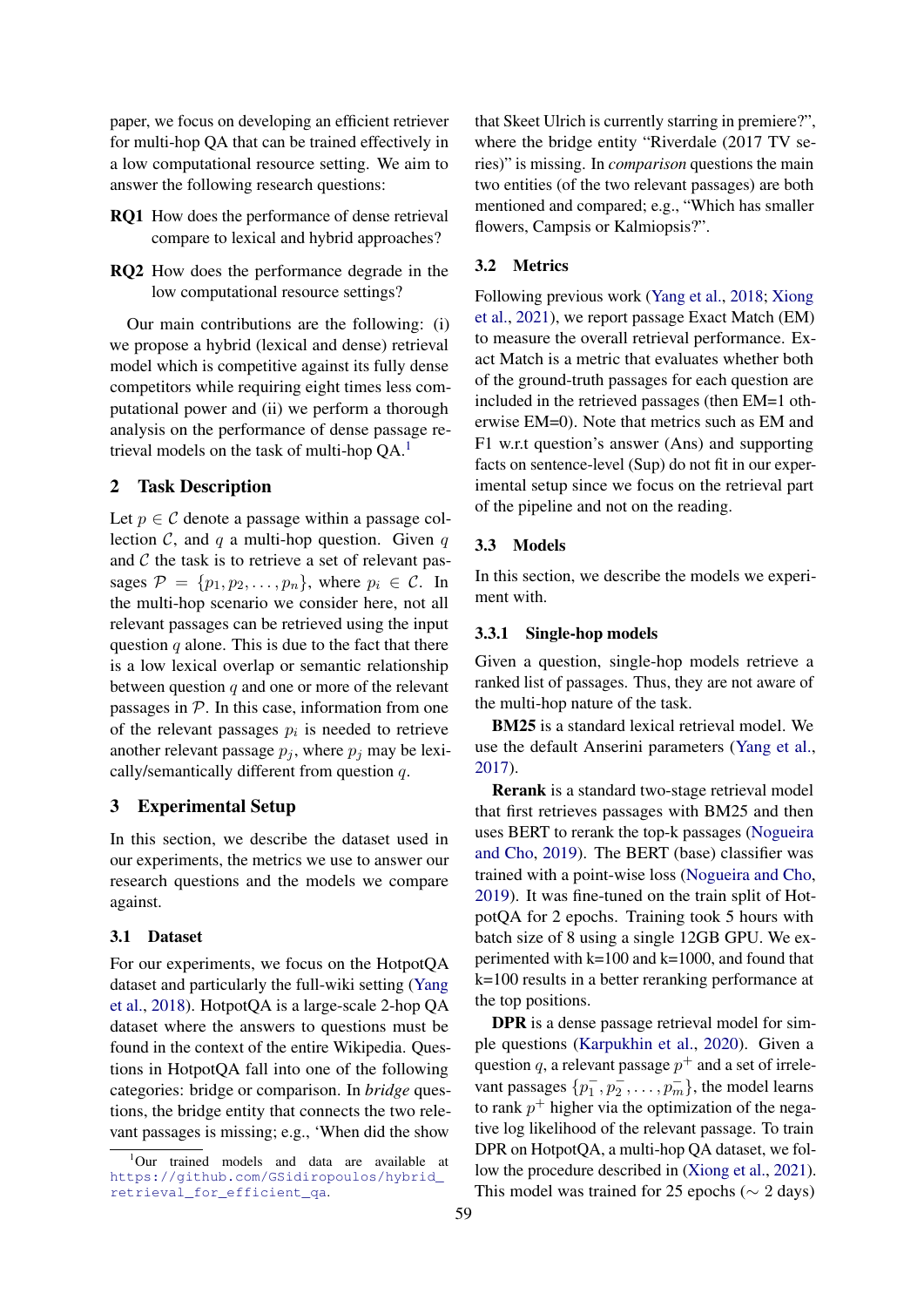on a single 12GB GPU, using a RoBERTa-based encoder.

## 3.3.2 Multi-hop models

These models are aware of the multi-hop nature of the task. They recursively retrieve new information at each hop by conditioning the question on information retrieved on previous hops [\(Xiong et al.,](#page-6-12) [2021\)](#page-6-12). In practice, at each hop  $t$  the question  $q$  and the passage retrieved in the previous hop  $p_{t-1}$  gets encoded as the new query  $q_t = h(q, p_{t-1})$ , where  $h(\cdot)$  the question encoder, to retrieve the next relevant passage; when  $t = 1$  then we have just the question. Differently from single-hop models, at inference time, given a question, beam search is used to obtain the top-k passage pair candidates. The candidates to beam search at each hop are generated by a similarity function using the query representation at hop  $t$ , and the beams are scored by the sum of the individual similarity scores.

MDR is a state-of-the-art dense retriever for multi-hop questions [\(Xiong et al.,](#page-6-12) [2021\)](#page-6-12). It extends DPR in an iterative fashion by encoding the question and passages retrieved in previous hops as the new query to retrieve the next relevant passages. This model was trained for 25 epochs ( $\sim$  3 days) on a single 12GB GPU, using a RoBERTa-based encoder, without the memory bank mechanism [\(Wu](#page-6-16) [et al.,](#page-6-16) [2018\)](#page-6-16). The memory bank mechanism is dropped since it is very expensive to compute and its contribution to retrieval performance is limited.

MDR (full) is MDR with the additional memory bank mechanism, trained for 50 epochs on  $8\times32GB$  GPUs by [Xiong et al.](#page-6-12) [\(2021\)](#page-6-12).

**Rerank + DPR**<sub>2</sub> is a hybrid model we propose in this paper. Specifically, for the first hop we rely on the BERT-based re-ranking model described in Section [3.3.1](#page-2-1) (Rerank), while for the second hop we train a DPR only on second hop questions  $(DPR<sub>2</sub>)$ . To train the latter, we build a variation of HotpotQA where the question gets concatenated with the ground truth passage of the first hop, and the second hop ground truth passage is the only relevant passage to be retrieved. DPR<sub>2</sub> was trained for 25 epochs ( $\sim$  1 day) on a single 12GB GPU, using a RoBERTa-based encoder.

## 4 Results

In this section, we present our experimental results that answer our research questions.

<span id="page-3-0"></span>

| Model                   | EM@2  | EM@10 | EM@20 |
|-------------------------|-------|-------|-------|
| <b>BM25</b>             | 0.127 | 0.320 | 0.395 |
| Rerank                  | 0.314 | 0.476 | 0.517 |
| <b>DPR</b>              | 0.116 | 0.275 | 0.336 |
| MDR                     | 0.440 | 0.581 | 0.619 |
| Rerank+DPR <sub>2</sub> | 0.599 | 0.732 | 0.762 |
| MDR (full)              | 0.677 | 0.772 | 0.793 |

Table 1: Overall retrieval performance. In the first group we show single-hop models, while in the second group we show multi-hop models.

## 4.1 Overall performance

Here we aim to answer **RQ1** by comparing the retrieval performance of the models we consider. In Table [1,](#page-3-0) we observe that the single-hop models perform much worse than the multi-hop models. This is expected since single-hop models are not aware of the multi-hop nature of the task.

As for the multi-hop models, we observe that MDR (full) achieves the best performance at the higher positions in the ranking. It is important to underline here that MDR (full) uses considerably more resources than Rerank+DPR<sub>2</sub> and MDR. The last two use relatively limited computational resources and a comparison between them is more fair (see Section  $3.3$ ).<sup>[2](#page-3-1)</sup> We observe that our Rerank+DPR<sup>2</sup> outperforms MDR on all metrics while is also competitive against MDR (full), especially w.r.t EM@10 and EM@20. This is due to the fact that often questions and their relevant passages are not only semantically related, but also have high lexical overlap. This is also highlighted by [Karpukhin et al.](#page-6-15) [\(2020\)](#page-6-15), who reported that dense retrieval has performance issues when the question has high lexical overlap with the passages.

## 4.2 Performance for limited resources

In this section, we answer **RO2** by comparing the retrieval performance of MDR and DPR as provided in [\(Xiong et al.,](#page-6-12) [2021\)](#page-6-12), against the same models trained with limited computational resources.

In Table [2](#page-4-0) we see that performance drops significantly as we limit resources for both DPR and MDR. This is a result of the training scheme that is used in [\(Karpukhin et al.,](#page-6-15) [2020\)](#page-6-15) and [\(Xiong et al.,](#page-6-12)

<span id="page-3-1"></span> $2$ Even though the memory bank mechanism is omitted from MDR, the comparison of Rerank+DPR<sub>2</sub> and MDR remains fair since this particular mechanism can also be potentially applied to Rerank+DPR $_2$  (in the DPR part).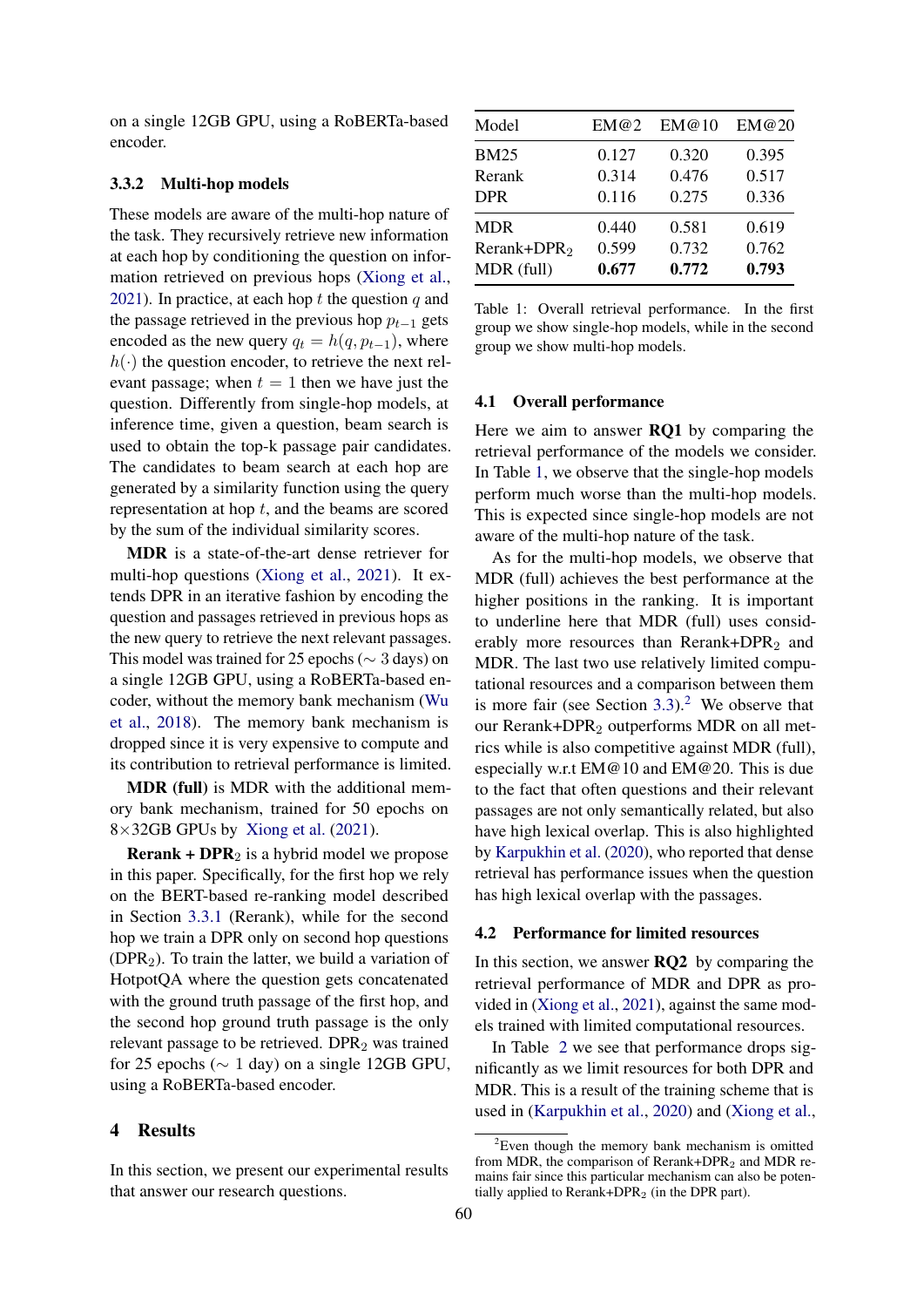<span id="page-4-0"></span>

| Model      | Encoder        | # GPU            | $#$ Epochs | Batch size | # Gradient acc. steps | EM@2  | EM@10 | EM@20 |
|------------|----------------|------------------|------------|------------|-----------------------|-------|-------|-------|
| MDR (full) | <b>RoBERTa</b> | $8 \times 32$ GB | 50         | 150        |                       | 0.677 | 0.772 | 0.793 |
| <b>MDR</b> | <b>ROBERTa</b> | $8 \times 32$ GB | 50         | 150        |                       | 0.637 | 0.742 | 0.772 |
|            | <b>RoBERTa</b> | $4 \times 24$ GB | 50         | 28         |                       | 0.606 | 0.711 | 0.735 |
|            | RoBERTa        | $4 \times 24$ GB | 25         | 28         |                       | 0.550 | 0.668 | 0.698 |
|            | RoBERTa        | $4 \times 24$ GB | 20         | 28         |                       | 0.537 | 0.659 | 0.687 |
|            | <b>RoBERTa</b> | $1 \times 12$ GB | 25         | 4          | 32                    | 0.440 | 0.581 | 0.619 |
|            | <b>BERT</b>    | $1 \times 12$ GB | 25         | 4          | 32                    | 0.421 | 0.560 | 0.597 |
| <b>DPR</b> | <b>ROBERTa</b> | $8 \times 32$ GB | 50         | 256        |                       | 0.252 | 0.454 | 0.521 |
|            | <b>ROBERTa</b> | $4 \times 24$ GB | 25         | 128        |                       | 0.223 | 0.427 | 0.487 |
|            | <b>ROBERTa</b> | $1 \times 12$ GB | 25         | 8          | 32                    | 0.116 | 0.275 | 0.336 |

Table 2: Analysis of how computational resources affect the performance of MDR and DPR. The MDR(full) configuration is provided by [\(Xiong et al.,](#page-6-12) [2021\)](#page-6-12). Different beam size can slightly change the results from what was originally reported. MDR and DPR, both trained trained on 8 GPUs, are not available and therefore we report the results as they were reported in [\(Xiong et al.,](#page-6-12) [2021\)](#page-6-12).

[2021\)](#page-6-12). More specifically, DPR and MDR rely on using in-batch negatives both for decreasing the training time (positive passages of a question are reused as negative passages for the rest of the questions in the batch, instead of having to sample new ones beforehand), and for improving accuracy (bigger batch size will produce more in-batch negatives, thus increasing the number of training samples). When we have limited resources, training time gets significantly longer (since we use fewer GPUs), and therefore we have to compromise for fewer training epochs while the batch size is restricted by the GPU memory size. For instance, training for 50 epochs takes ∼1 day on 8×32GB GPUs, while it takes ∼6 days on a single 12GB GPU.

In addition, when comparing MDR trained on  $4\times24GB$  GPUs against MDR trained on a single 12GB GPU, for 25 epochs each, we observe that even though we can simulate bigger batch sizes by using gradient accumulation, $3$  we do not observe an increase in performance. This is a consequence of the fact that the number of in-batch negatives is limited by the real batch size. Note that we also observe a similar trend for DPR.

In summary, computational resources are of vital importance for multi-hop dense retrieval models. Hence, in the case where only limited resources are available, following a hybrid (lexical and dense) approach such as our proposed Rerank+DPR<sub>2</sub> seems to be a good choice. As we showed in Tables [1](#page-3-0) and [2,](#page-4-0) Rerank+DPR<sub>2</sub> (trained on a single GPU)

performs similarly to MDR trained on 4 GPUs and is competitive against MDR trained on 8 GPUs.

### 4.3 Error Analysis

We perform qualitative analysis to gain further insights into where the models succeed or fail. More specifically, we compare specific cases where our hybrid model ( $Rerank+DPR<sub>2</sub>$ ) retrieves both relevant passages successfully while MDR fails and vice versa. For our analysis we focus on bridge questions since comparison questions are more straightforward to retrieve.

Table [3](#page-5-0) shows two typical examples of questions for which Rerank+DPR<sub>2</sub> retrieves both relevant passages at the top positions while MDR fails to do so. When there is a high lexical overlap between the question and a relevant passage, our hybrid model can capture this exact n-gram match and improve the performance. In contrast, fully dense models seem incapable of capturing this. In particular, this lexical overlap can be between the question and both relevant passages for the case of comparison questions, or between the question and the first relevant passage for bridge questions.

In bridge questions if the lexical overlap is between the question and the second passage then our hybrid model favors passages in which this phrase appears, and therefore it retrieves an irrelevant first passage; leading to an irrelevant second passage as well. MDR on the other hand manages to retrieve both relevant passages at the top positions. Those are the cases where the lexical overlap is used in the given question in order to disambiguate the final answer. Examples can be found in Table [4.](#page-5-1)

In the first example, "Golden Globe Award" is

<span id="page-4-1"></span> $3$ Gradient accumulation is a mechanism that accumulates the gradients and the losses over consecutive batches for a specific number of steps (without updating the parameters), and then updates the parameters based on the cumulative gradient [\(Mnih et al.,](#page-6-17) [2016\)](#page-6-17).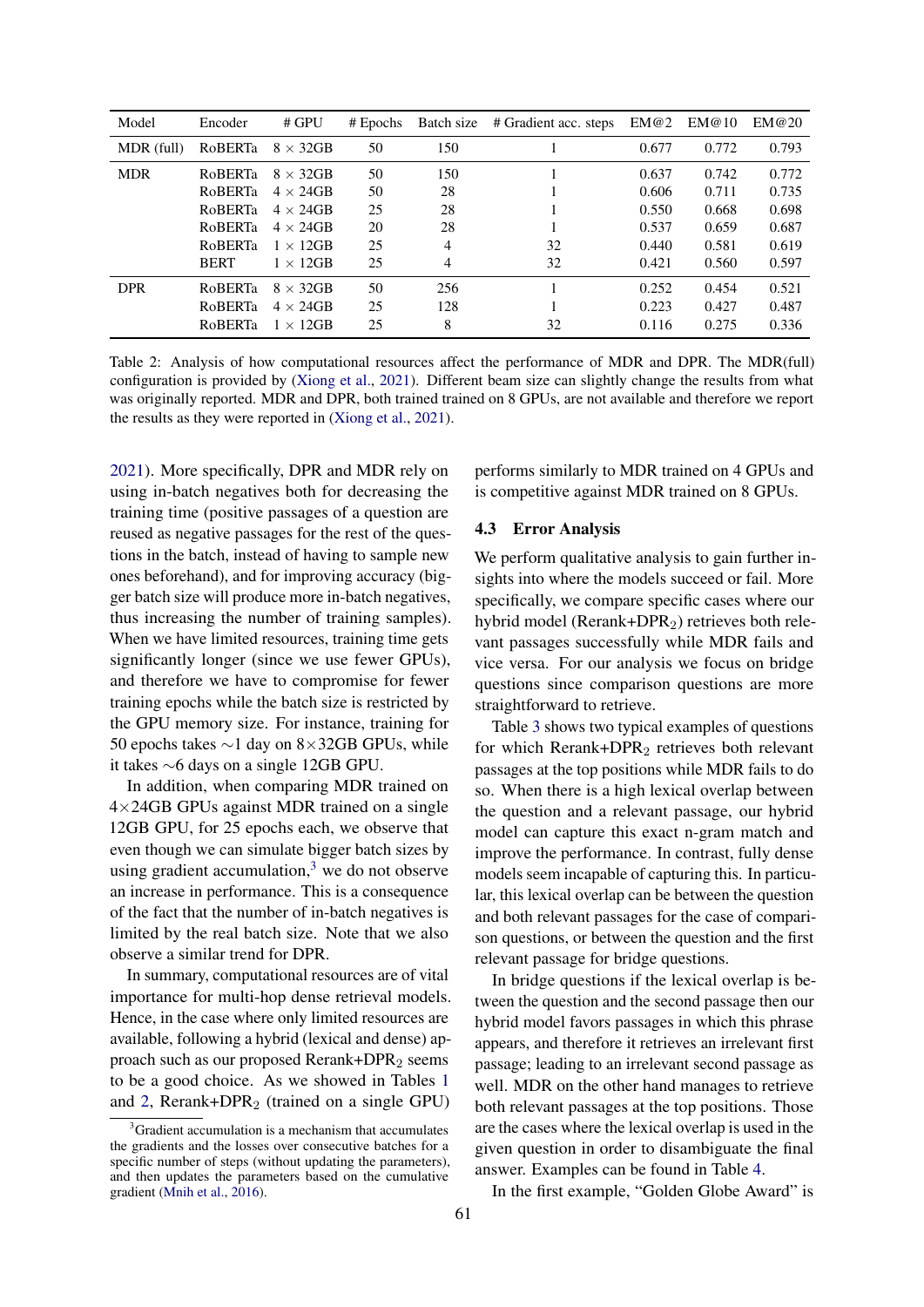<span id="page-5-0"></span>

| q [bridge]: Who was the defense counsel of a German woman who underwent Catholic exorcism rites during the year before her death? |                                                                                                                                                                                                                                                                                                                                                                                                                                                                                                                                  |  |  |
|-----------------------------------------------------------------------------------------------------------------------------------|----------------------------------------------------------------------------------------------------------------------------------------------------------------------------------------------------------------------------------------------------------------------------------------------------------------------------------------------------------------------------------------------------------------------------------------------------------------------------------------------------------------------------------|--|--|
| Rerank+DPR <sub>2</sub>                                                                                                           | Anneliese Michel: Anneliese Michel   (21 September 1952 – 1 July 1976) was a German woman who underwent Catholic exorcism rites during the year before her death.<br>Later investigation determined that she was malnourished and dehydrated<br>Erich Schmidt-Leichner: Erich Schmidt-Leichner (14 October 1910 – 17 March 1983) was a German lawyer who made a name as a distinguished defense counsel at the<br>Nuremberg Trials (1945 - 1946). In 1978, he was a defense counsel in the "Klingenberg Case" (Anneliese Michel) |  |  |
| <b>MDR</b>                                                                                                                        | Maria Pauer: Maria Pauer (October 1734/36 – 1750 in Salzburg), was an alleged Austrian witch. She was the last person to be executed for witchcraft in Austria.<br>Franz Burkard (died 1539): Franz Burkard (died 1539) was a canon lawyer in Ingoldstadt who opposed Lutheranism, particularly in the trial of Andreas Seehofer.                                                                                                                                                                                                |  |  |
| q [bridge]: The astronomer who formulated the theory of stellar nucleosynthesis co-authored what landmark paper?                  |                                                                                                                                                                                                                                                                                                                                                                                                                                                                                                                                  |  |  |
| Rerank+DPR <sub>2</sub>                                                                                                           | Fred Hoyle: Sir Fred Hoyle FRS (24 June 1915 – 20 August 2001) was an English astronomer who formulated the theory of stellar nucleosynthesis<br><b>B2FH paper:</b> The <b>BFH paper</b> , named after the initials of the authors of the paper, Margaret Burbidge, Geoffrey Burbidge, William Fowler,<br>and Fred Hoyle, is a landmark paper of stellar physics published in "Reviews of Modern Physics" in 1957                                                                                                                |  |  |
| <b>MDR</b>                                                                                                                        | Sequence hypothesis: The sequence hypothesis was first formally proposed in the review "On Protein Synthesis" by Francis Crick in 1958<br>Francis Crick: Francis Harry Compton Crick (8 June 1916 – 28 July 2004) was a British molecular biologist, biophysicist, and neuroscientist,<br>most noted for being a co-discoverer of the structure of the DNA molecule in                                                                                                                                                           |  |  |

Table 3: Two example bridge questions for which Rerank+DPR<sub>2</sub> retrieves both relevant passages at the top positions while MDR fails to do so. Lexical overlap is indicated with underlined text while the answer to the question is highlighted.

<span id="page-5-1"></span>

|                                                                                                   | q [bridge]: What Golden Globe Award actor starred in the film Little Fugitive?                                                                                                                                                                                                                                                                                                                                                                                                                                                                                                                                                                                                                                           |  |  |
|---------------------------------------------------------------------------------------------------|--------------------------------------------------------------------------------------------------------------------------------------------------------------------------------------------------------------------------------------------------------------------------------------------------------------------------------------------------------------------------------------------------------------------------------------------------------------------------------------------------------------------------------------------------------------------------------------------------------------------------------------------------------------------------------------------------------------------------|--|--|
| Rerank+DPR <sub>2</sub>                                                                           | Ali MacGraw: Elizabeth Alice "Ali" MacGraw (born April 1, 1939) is an American actress, model, author, and animal rights activist. She first gained<br>attention with her role in the 1969 film "Goodbye, Columbus", for which she won the Golden Globe Award for Most Promising Newcomer.<br>She reached international fame in 1970's "Love Story", for which she was nominated for an Academy Award for Best Actress and won the<br>Golden Globe Award for Best Actress in a Motion Picture – Drama<br>Little Fugitive: Little Fugitive (1953) is an American film written and directed by Raymond Abrashkin (as "Ray Ashley"), Morris Engel and Ruth Orkin,<br>that tells the story of a child alone in Coney Island. |  |  |
| <b>MDR</b>                                                                                        | Little Fugitive (2006 film): Little Fugitive is a 2006 remake of the film of the same name. It was directed by Joanna Lipper and produced by Nicholas Paleologos.<br>The film is set in present day Brooklyn and tells the story of 11-year-old Lenny (Nicolas Martí Salgado) who must take care of his 7-year-old brother, Joey (David Castro),<br>while their father (Peter Dinklage) is in jail and their mother work long hours a nursing home $\dots$<br>Peter Dinklage: Peter Hayden Dinklage (, born June 11, 1969) is an American actor and film producer. He has received numerous accolades, including a<br>Golden Globe Award and two Primetime Emmy Awards.                                                  |  |  |
| q [bridge]: Which American professional poker player also starred in the 2015 movie "Extraction"? |                                                                                                                                                                                                                                                                                                                                                                                                                                                                                                                                                                                                                                                                                                                          |  |  |
| Rerank+DPR <sub>2</sub>                                                                           | Allen Cunningham: Allen Cunningham (born March 28, 1977) is an American professional poker player who has won five World Series of Poker bracelets.<br><b>Extraction (film)</b> : Extraction is a 2015 American action-thriller film directed by Steven C. Miller and written by Umair Aleem. The film stars Kellan Lutz,<br>Bruce Willis, Gina Carano, D. B. Sweeney, Dan Bilzerian and Steve Coulter                                                                                                                                                                                                                                                                                                                   |  |  |
| <b>MDR</b>                                                                                        | Extraction (film): Extraction is a 2015 American action-thriller film directed by Steven C. Miller and written by Umair Aleem. The film stars Kellan Lutz,<br>Bruce Willis, Gina Carano, D. B. Sweeney, Dan Bilzerian and Steve Coulter<br>Dan Bilzerian: Dan Brandon Bilzerian (born December 7, 1980) is an American professional poker player.                                                                                                                                                                                                                                                                                                                                                                        |  |  |

Table 4: Two example bridge questions for which MDR retrieves both relevant passages at the top positions while Rerank+DPR<sup>2</sup> fails to do so. The answer to the question is highlighted.

used in the given question in order to disambiguate the final answer, since in the film "Little Fugitive" there is more than one actor involved. Therefore, "Golden Globe Award" must be used to assist the retrieval of the second passage. Since Rerank+DPR<sup>2</sup> builds on top of BM25, it favors passages in which this phrase appears, and therefore it retrieves an irrelevant first passage leading to an irrelevant second passage as well. On the other hand, MDR manages to retrieve both relevant passages at the top positions. Similarly, for the second example, "American professional poker player" is used to specify the actor that starred in the "Extraction" movie, hence supporting the retrieval of the second relevant passage.

## 5 Conclusion

In this work, we provided insights on the performance of state-of-the-art dense retrieval for multihop questions. We showed that Rerank+DPR<sub>2</sub> (our hybrid model) outperforms MDR (the state-of-theart multi-hop dense retrieval model) in the low resource setting, and it is competitive with MDR in the setting where MDR uses considerably more computational resources. Finally, we highlighted that fully dense retrieval models get harmed when using limited computational resources. For future work, we plan to build on our insights to improve the performance of multi-hop models by combining the strengths of lexical and dense retrieval. Also, we aim to develop less computationally expensive multi-hop retrieval models.

## Acknowledgements

This research was supported by the NWO Innovational Research Incentives Scheme Vidi (016.Vidi.189.039), the NWO Smart Culture - Big Data / Digital Humanities (314-99-301), the H2020-EU.3.4. - SOCIETAL CHALLENGES - Smart, Green And Integrated Transport (814961). All content represents the opinion of the authors, which is not necessarily shared or endorsed by their respective employers and/or sponsors.